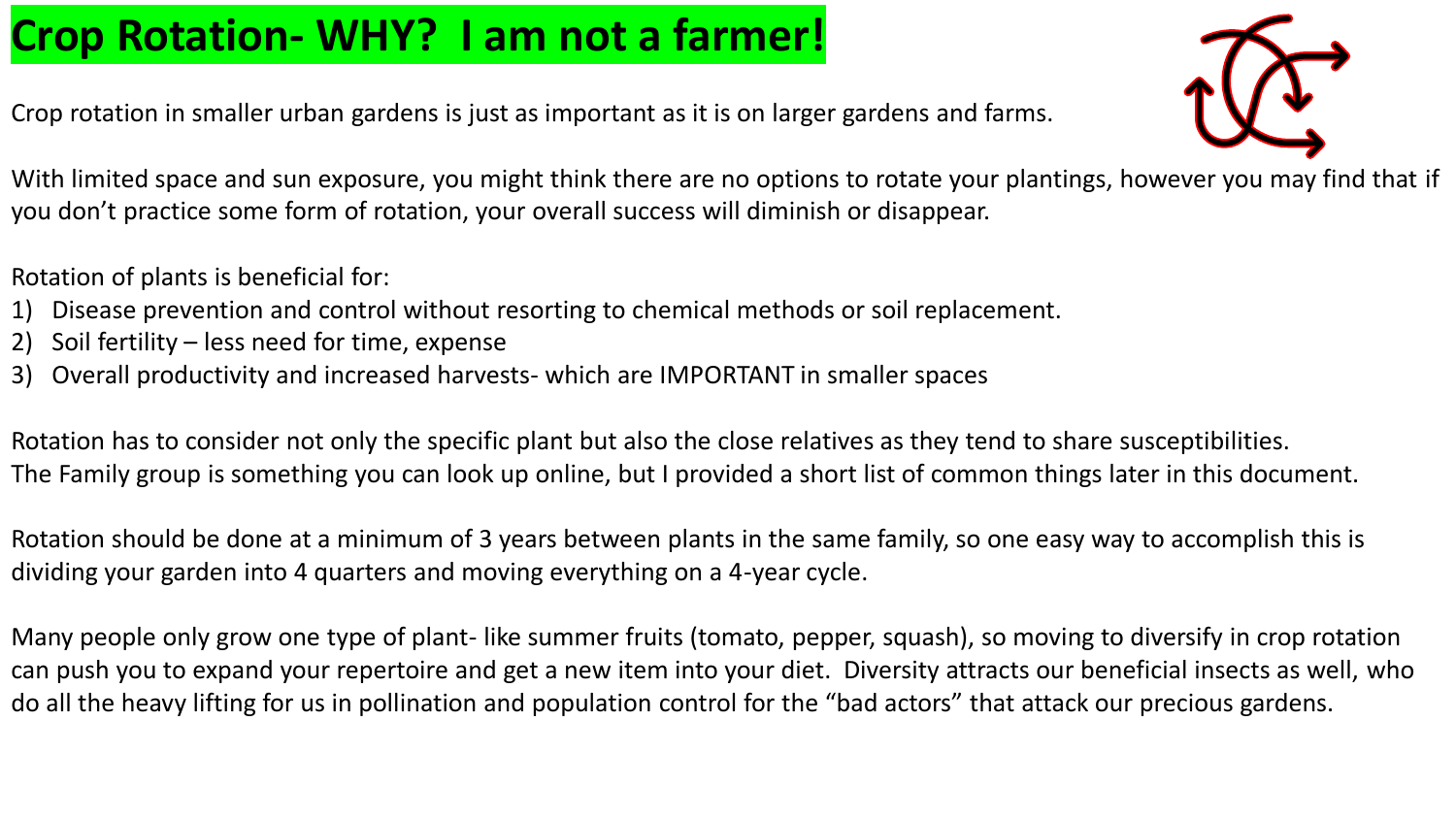# Diseases and Pests:

If you continue to plant the same things in the same spot year after year after year, you might start to see insect or disease hit harder and harder and sometimes lead to failure of an entire crop. This is due to a build-up of populations over time. Your carrots become riddled with holes. Your tomatoes turn green then brown. Oh! The humanity!

Plants in the same family tend to share pests and diseases so it is important to know which family your veggies are in. For example, radishes and broccoli are susceptible to root maggot (a fly larvae) and club root (a soil fungus), so knowing that both are in the brassica family you can start to manage these pests.

Plants in the nightshade family are especially sensitive to disease- plants like tomato, potato, and eggplant. Same goes for Allium family plants like Onion and garlic.

Tomatoes are already fussy in the PNW, so control of things like Late Blight by rotation gives you a better advantage. Late Blight spores splash up from the soil onto the foliage, so at a minimum, prune up lower leaves and use landscape cloth, or better yet, use RED row cover as it enhances ripening of the tomatoes in addition to preventing soil splash. If you employ crop rotation, your disease pressure is reduced. I always remove the foliage and send to commercial composting instead of turning under in place, just as an extra hygienic step.









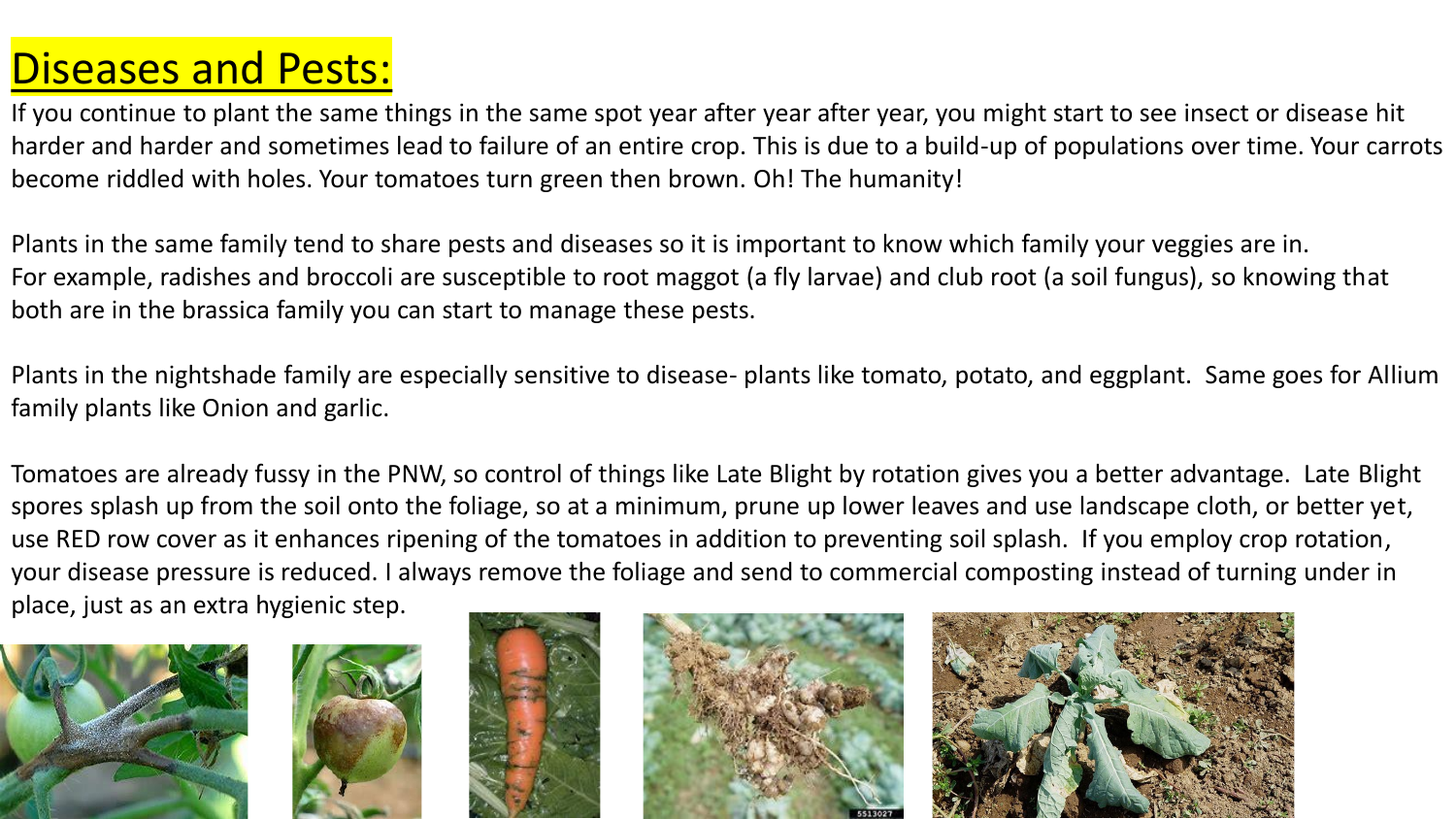#### **Brassica (mustard) family**

- 
- •pac choi •mustard greens
- •broccoli
- •Brussels sprouts •cabbage •cauliflower
- 
- 
- •Radishes
- •Arugula
- •Turnips
- •Napa- Chinese cabbage •Kohlrabi

#### **Allium (onion) family**

•Onion •garlic

- •Shallot
- •Leeks
- •Chives

### **Legume (bean) family**

•beans •Peas

# **Chenopod (Beet) family**

- •Beets
- •Spinach
- •Chard •Quinoa









#### **Nightshade (tomato) family**

•tomato

- •potato
- •eggplant
- •Tomatillo
- •Peppers

#### **Curcurbid (cucumber) family**

•Cucumber

•Squash- all types winter and summer •Melons

#### **Compositae (sunflower) family**

•sunflowers •Lettuce •Endive •Artichoke •Radicchio

#### **Apia (carrot) family**

•carrot •Fennel •Chervil •Celery •Parsley •Cilantro •Dill







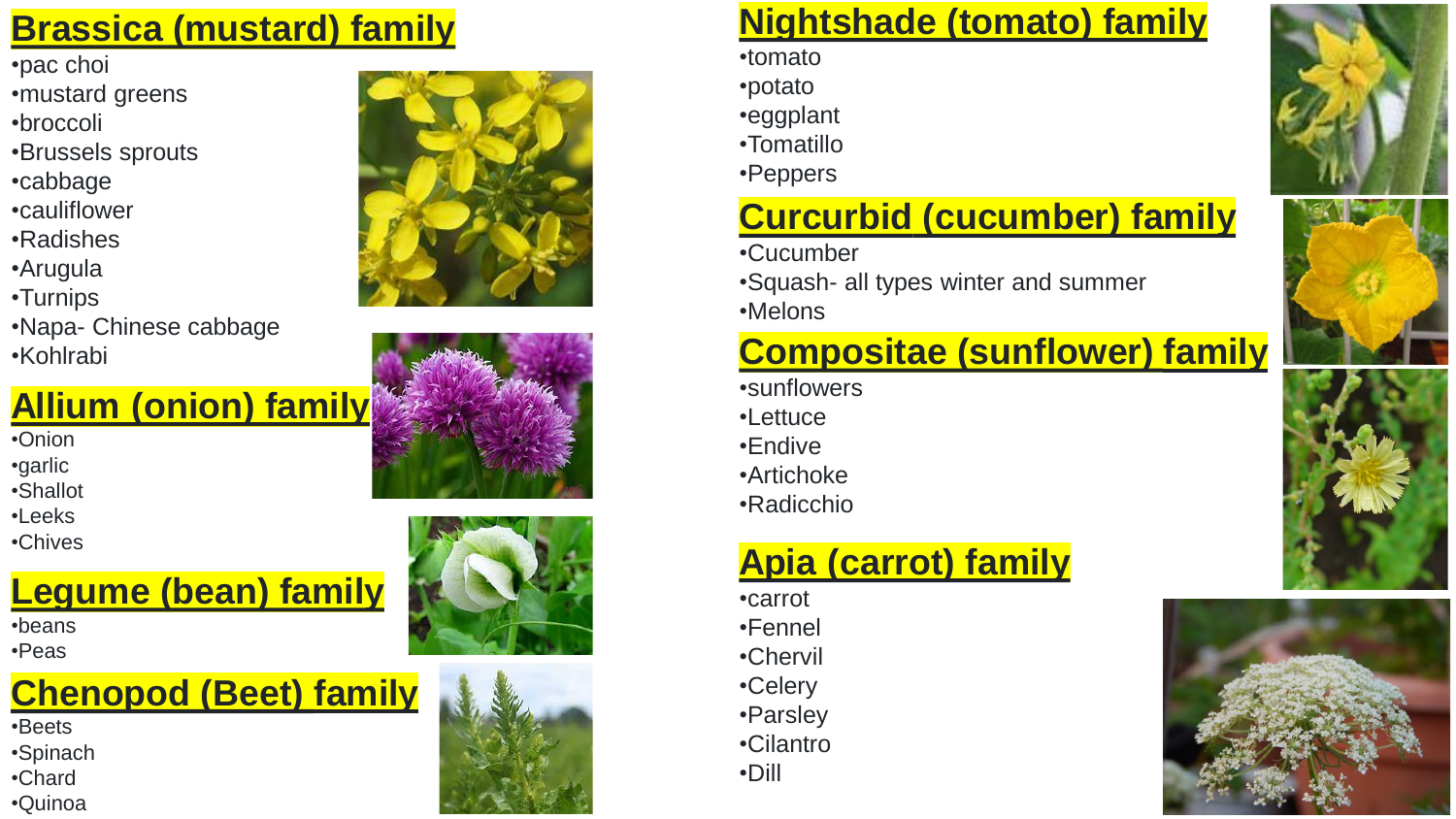# Soil fertility:

If you plant the same crop in the same space over and over, key nutrients will deplete from the soil. Nitrogen for leaf growth is the first to go. Phosphorus, calcium, and potassium, and trace minerals take longer to deplete but they will decline after a few seasons.

The method of crop rotation included with this presentation will help to build and preserve soil nutrition with minimal effort and purchases.

#### Fertilizer basics

NPK numbers on a bag or box of fertilizer means this (this is a generalization; they all work together):

- N= Nitrogen, feeds the leaves
- P= Phosphorus, helps the flowers (and roots)
- K= Potassium, boosts the roots (and metabolism)

So, an all-purpose mix might be listed as 10-10-10 and a bloom formula might be 10-20-10 or 10-20-20. Organics numbers will be lower (single digits) but that does not mean they are less beneficial.

Trace elements you might find are calcium, iron, manganese.

Nitrogen fertilizers that incorporate sulfur are very powerful at greening up a yellowing plant. You see this listed in lawn fertilizers very frequently.

Soils that are highly acidic (e.g. high clay content or near a douglas fir tree) can benefit from LIME for veggie gardens. This will change the PH and bring it to a more neutral state. Test kits are available at all garden stores.